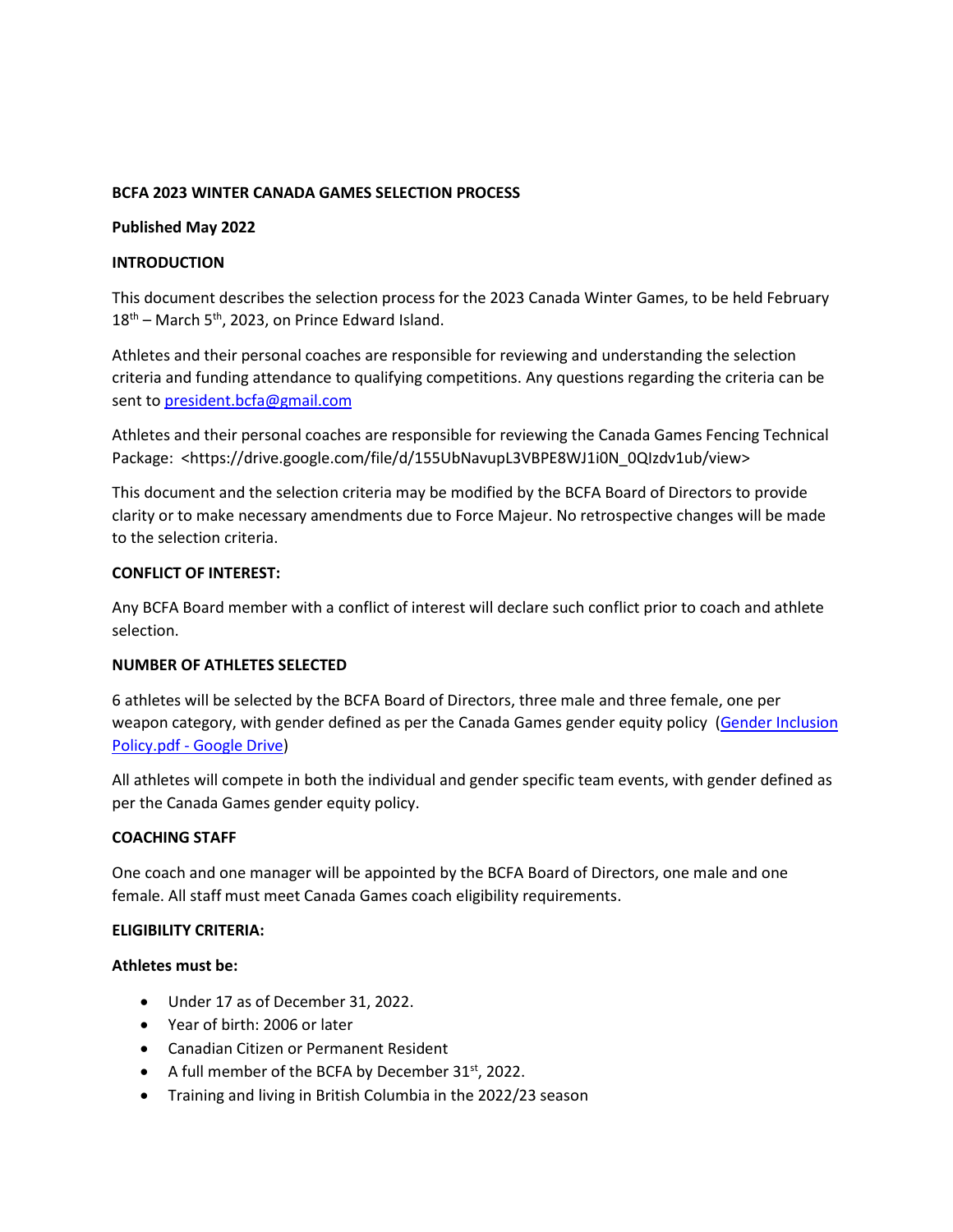• A member of the Canadian Fencing Federation High Performance Program (CFF-HPP), by December 31st, 2022.

# **Per the Canada Games Fencing technical package, excluded from the Canada Games are:**

● Senior National Team Members - Defined as: Athletes who have held an

SR, SR1, SR2 or C1 card at any time; and/or athletes who are part of (on the

roster of) a standing Senior National Team (i.e. recognized as a Senior

National Team member regardless of event participation)

- Athletes who have previously competed at the following events:
	- Senior World Championships
	- Olympic Games
	- Pan American Games
	- FISU Games
	- Cadet/Junior World Championships
	- Grand Prix events
	- Senior World Cup events

# **SELECTION CRITERIA**

The Selection of athletes will be made by the BCFA Board of Directors and communicated to all eligible athletes by 11:59PM, February  $4<sup>th</sup>$ , 2023, after the last qualifying event is held.

Due to the uncertainty around competitions prior to the selection date, any cancelled events will not be included in the selection criteria.

Athlete ranking will be updated within one week after each qualifying event and posted on the BCFA website (https://www.bcfencingassociation.com) Only athletes registered in the CFF-HPP will be included in the rankings.

# **APPEAL PROCESS**

Any appeals on the final selection of athletes must be made by 11:59PM, February 6<sup>th</sup>, 2023, and will be reviewed by the BCFA board of directors within 48 hours. If appeal decision is not accepted by the athlete, athletes may further appeal at their own expense via the ViaSport Sport Law Connect Program [\(Dispute Resolution Resources | viaSport\)](https://www.viasport.ca/dispute-resolution-resources#:~:text=The%20Sport%20Law%20Connect%20Program,services%20for%20the%20sport%20community).

# **Qualifying events**

Selection will be based on competitions occurring between June 2022 and January 31st 2023

Athletes do not have to attend each qualifying event, but are advised that attendance at each event is encouraged. No points be awarded for events missed for any reason, including injury.